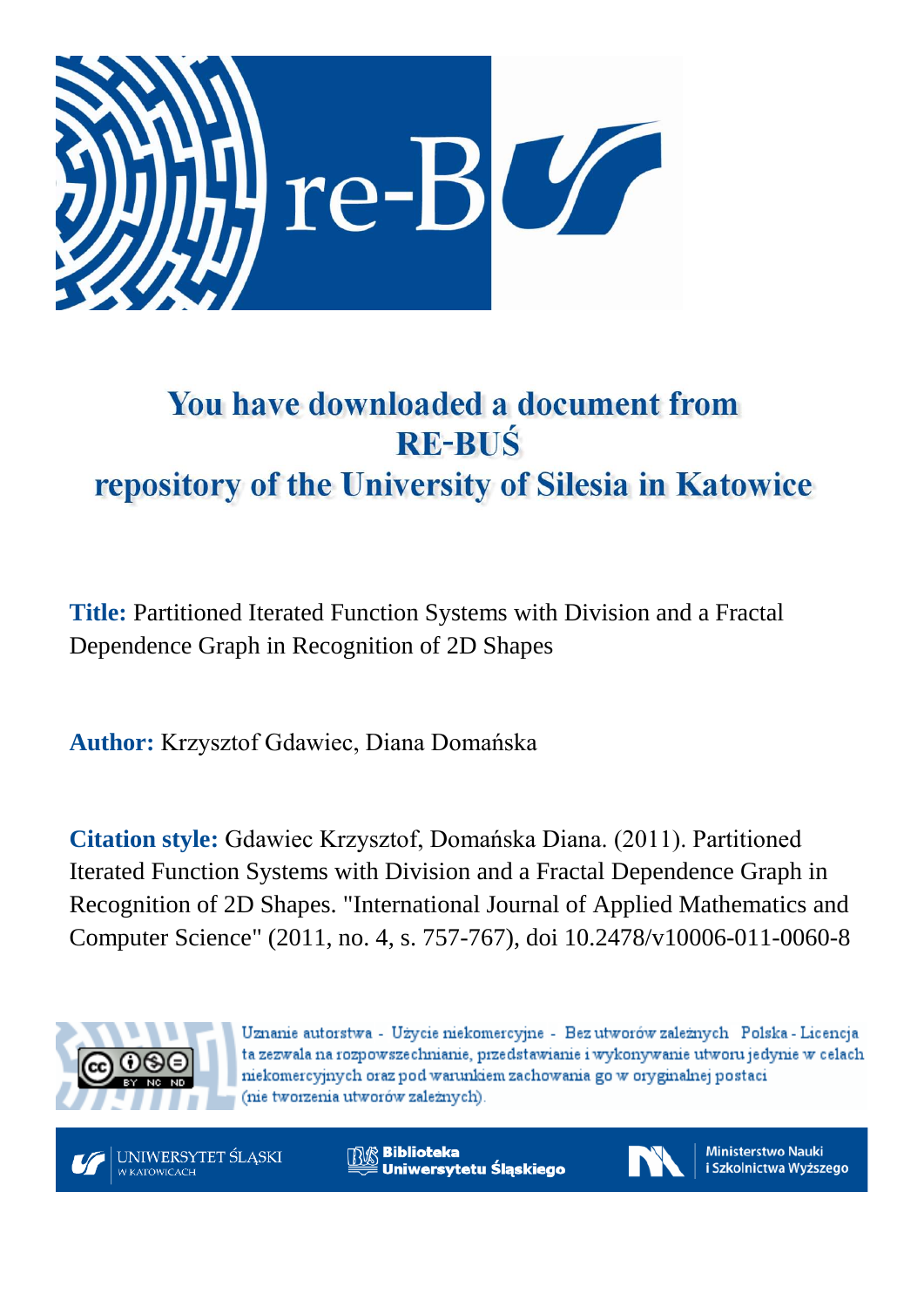## **PARTITIONED ITERATED FUNCTION SYSTEMS WITH DIVISION AND A FRACTAL DEPENDENCE GRAPH IN RECOGNITION OF 2D SHAPES**

KRZYSZTOF GDAWIEC, DIANA DOMAŃSKA

Institute of Computer Science University of Silesia, B˛edzinska 39, 41–200 Sosnowiec, Poland ´ email: <kgdawiec@ux2.math.us.edu.pl>, <ddomanska@poczta.onet.pl>

One of the approaches in pattern recognition is the use of fractal geometry. The property of self-similarity of fractals has been used as a feature in several pattern recognition methods. All fractal recognition methods use global analysis of the shape. In this paper we present some drawbacks of these methods and propose fractal local analysis using partitioned iterated function systems with division. Moreover, we introduce a new fractal recognition method based on a dependence graph obtained from the partitioned iterated function system. The proposed method uses local analysis of the shape, which improves the recognition rate. The effectiveness of our method is shown on two test databases. The first one was created by the authors and the second one is the MPEG7 CE-Shape-1PartB database. The obtained results show that the proposed methodology has led to a significant improvement in the recognition rate.

**Keywords:** fractal, partitioned iterated function system, shape recognition, dependence graph.

## **1. Introduction**

The shape of an object (shape is a group of touching foreground pixels, i.e., a connected binary region (Burger and Burge, 2008)) is very important in object recognition. Using the shape of an object for object recognition is a growing trend in computer vision. Good shape descriptors and matching measures are a central issue in these applications. Based on the silhouette of objects, a variety of shape descriptors and matching methods have been proposed in the literature, e.g., shape contexts (Belongie *et al*., 2002), the generative model (Tu and Yuille, 2004), the curvature scale space (Mokhtarian and Bober, 2003), polygonal multiresolution (Attalla and Siy, 2005), the inner distance (Ling and Jacobs, 2005), the shape-tree (Felzenszwalb and Schwartz, 2007) as well as the X-graph and Y-graph (Chang *et al*., 2010).

The idea of fractals was first presented by Mandelbrot in the 1970s (Mandelbrot, 1983). Barnsley presented a couple of revolutionary ideas based on the hypothesis presented by Mandelbrot, emphasizing the practical aspect of fractals. He provided methods to model natural fractals and the idea of the Iterated Function System (IFS) as a tool to generate fractals (Barnsley, 1988). Since then fractals have found many applications, e.g., in image compression (Fisher, 1995; Nikiel, 2007), generating terrains (Meng *et al*., 2009), generating plants (Prusinkiewicz and Lindenmayer, 1996), image processing (Ghazel *et al*., 2003), or medicine (Dey, 2005) and economics (Peters, 1994). One such application is the use of fractals in pattern recognition. The motivation to use fractals in pattern recognition was the fact that with the help of fractals we are able to represent the shape much better than with the help of classical Euclidean geometry. Fractal recognition methods have found applications in face recognition (Chandran and Kar, 2002; Kouzani, 2008; Skarbek and Ignasiak, 1996), signature verification (Huang and Yan, 2000), character recognition (Linnell and Deravi, 2004; Mozaffari *et al*., 2006), gait recognition (Zhao *et al*., 2007), plant identification (Bruno *et al*., 2008; Plotze *et al*., 2005), or as a general recognition method (Neil and Curtis, 1997; Yokoyama *et al*., 2004).

In this paper we present some weaknesses of fractal recognition methods and how to improve them. Moreover, we introduce a new fractal recognition method which will be used in the recognition of 2D shapes. As fractal features we used a dependence graph (Domaszewicz and Vaishampayan, 1995) achieved from a Partitioned Iterated Function System (PIFS) (Fisher, 1995).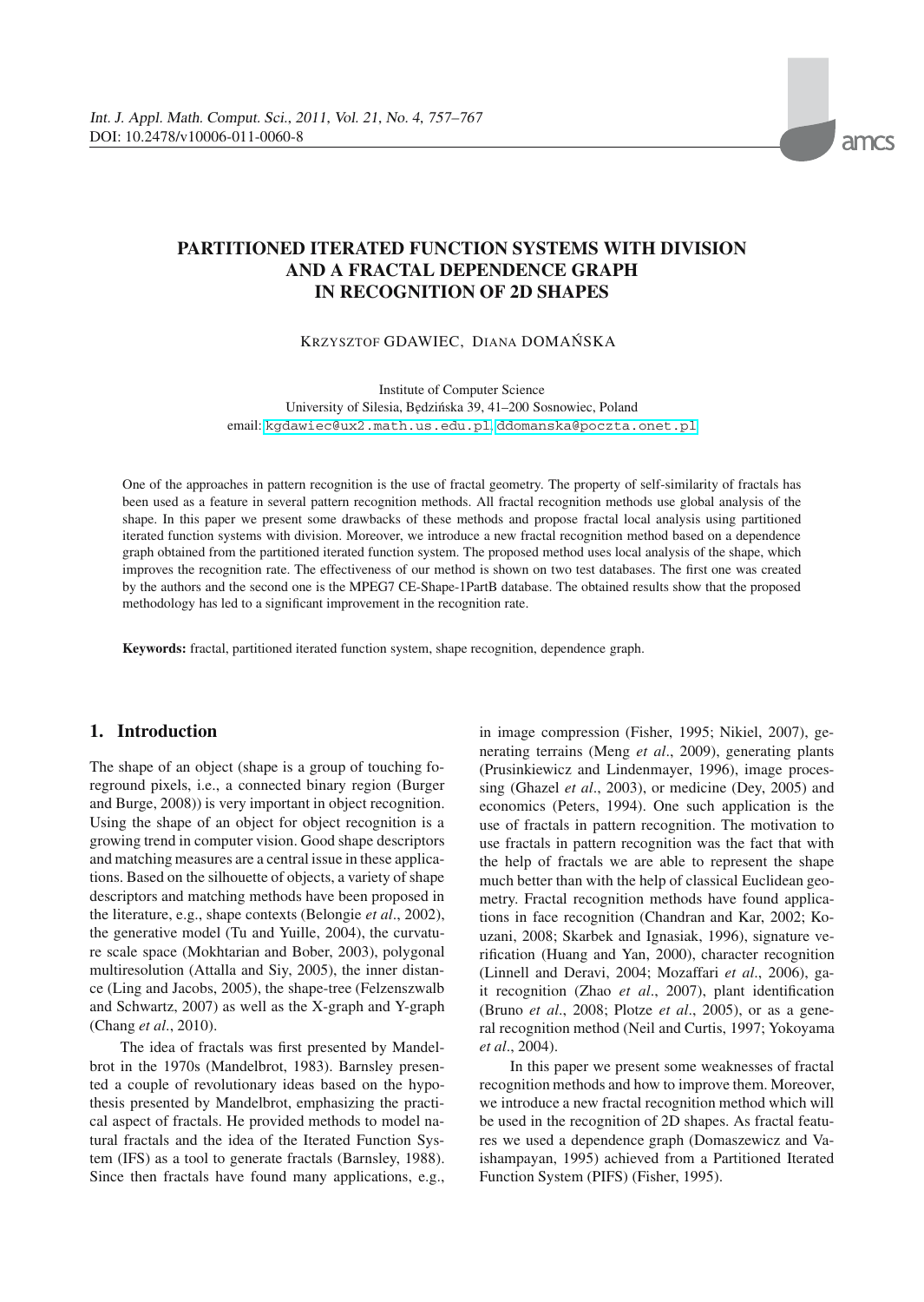In Section [2](#page-2-0) we introduce the notion of a fractal (fractal as an attractor (Barnsley, 1988)) which is used in this paper and some basic information about fractals. In Section [3,](#page-2-1) we briefly present fractal image compression (Fisher, 1995), which gives us the PIFS code. Then, in Section [4](#page-3-0) we present fractal pattern recognition with division. We show an observation presenting a weakness of the fractal recognition methods and introduce the notion of the PIFS with division and other related notions. Then, in Section [5](#page-5-0) we present how to modify the existing fractal recognition methods using the PIFS with division. In Section [6](#page-5-1) we present the definition of the dependence graph (Domaszewicz and Vaishampayan, 1995) and our fractal recognition method of 2D shapes which uses the dependence graph for recognition. The effectiveness of our method is shown on two test databases (Section [7\)](#page-7-0). The first one is database created by the authors and the second one is the MPEG7 CE-Shape-1 Part B database. Finally, in Section [8](#page-9-0) we present conclusions and plans for the future.

## <span id="page-2-0"></span>**2. Fractal as an attractor**

We can find many nonequivalent definitions of a fractal in the literature. Starting from an invariant measure (Kolumbán *et al*., 2003), through the definition of a fractal as an attractor (Barnsley, 1988) or as a set for which the Hausdorff dimension is greater than the topological dimension (Mandelbrot, 1983). In this section we will introduce the definition which we use in this paper. First we must introduce some notions.

**Definition 1.** A *metric space* is a pair  $(X, \rho)$ , where X is a nonempty set and  $\rho: X \times X \to [0, +\infty)$  satisfies the following conditions:

1. 
$$
\forall_{x,y \in X}
$$
  $\rho(x,y) = 0 \iff x = y.$   
\n2.  $\forall_{x,y \in X}$   $\rho(x,y) = \rho(y,x).$   
\n3.  $\forall_{x,y,z \in X}$   $\rho(x,z) \leq \rho(x,y) + \rho(y,z).$ 

**Definition 2.** A metric space  $(X, \rho)$  is called a *complete* metric space if every sequence  $(x_n)_{n\in\mathbb{N}}$  of elements of X satisfying the condition

$$
\forall_{\varepsilon>0} \exists_{N \in \mathbb{N}} \forall_{n,m>N} \quad \rho(x_n, x_m) < \varepsilon \tag{1}
$$

is convergent.

Let us take any complete metric space  $(X, \rho)$  and denote by  $\mathcal{H}(X)$  the space of nonempty, compact subsets of X. In this space we introduce a metric  $h : \mathcal{H}(X) \times$  $\mathcal{H}(X) \to [0, +\infty)$  which is defined as follows:

$$
h(R, S) = \max\{\max_{x \in R} \min_{y \in S} \rho(x, y), \max_{y \in S} \min_{x \in R} \rho(y, x)\},\
$$
  
where  $R, S \in \mathcal{H}(X)$ . (2)

The space  $\mathcal{H}(X)$  with the metric h is a complete metric space (Barnsley, 1988). Another necessary notion is a contraction mapping.

**Definition 3.** A transformation  $w: X \to X$  on a metric space (X, d) is called a *contraction mapping* if there exists a constant  $0 \leq s < 1$  such that

$$
\forall_{x,y \in X} \quad d(w(x), w(y)) \le s \cdot d(x,y). \tag{3}
$$

Any such number s is called a *contractivity factor* for w.

**Definition 4.** We say that a set  $W = \{w_1, \ldots, w_N\}$ , where  $w_i$  is a contraction mapping with contractivity factor  $s_i$ for  $i = 1, \ldots, N$ , is an *iterated function system*.

An IFS so defined determines the so-called Hutchinson operator (Barnsley, 1988), which is defined as follows:

$$
\forall_{A \in \mathcal{H}(X)} \quad W(A) = \bigcup_{i=1}^{N} w_i(A) = \bigcup_{i=1}^{N} \{w_i(a) : a \in A\}.
$$
\n(4)

The Hutchinson operator is a contraction mapping with a contractivity factor  $s = \max\{s_1, \ldots, s_N\}$ (Barnsley, 1988). Let us consider the following recurrent sequence:

<span id="page-2-2"></span>
$$
\begin{cases} W^0(A) = A, \\ W^k(A) = W(W^{k-1}(A)) & \text{if } k \ge 1, \end{cases}
$$
 (5)

where  $A \in \mathcal{H}(X)$ .

<span id="page-2-4"></span>The next theorem is a consequence of the Banach fixed point theorem (Barnsley, 1988).

**Theorem 1.** *Let*  $(X, \rho)$  *be a complete metric space and*  $W = \{w_1, \ldots, w_N\}$  be an IFS. Then only one set  $B \in$  $H(X)$  exist such that  $W(B) = B$ . Furthermore, the se*quence defined by Eqn.* [\(5\)](#page-2-2) *is convergent and*

<span id="page-2-3"></span>
$$
\forall_{A \in \mathcal{H}(X)} \quad \lim_{k \to \infty} W^k(A) = B. \tag{6}
$$

**Definition 5.** The limit [\(6\)](#page-2-3) in Theorem [1](#page-2-4) is called an *attractor* of the IFS or a fractal.

## <span id="page-2-1"></span>**3. Fractal image compression**

Fractal image compression can be described in many different ways (Barni, 2006; Fisher, 1995). In every method the fact that every image has partial self-similarity is used. Below we introduce a basic algorithm of fractal compression which is necessary in the proposed recognition method and many other fractal recognition techniques. First we describe the notion of a partitioned iterated function system (Fisher, 1995).

**Definition 6.** We call a set

$$
P = \{(T_1, A_1), \dots, (T_N, A_N)\}
$$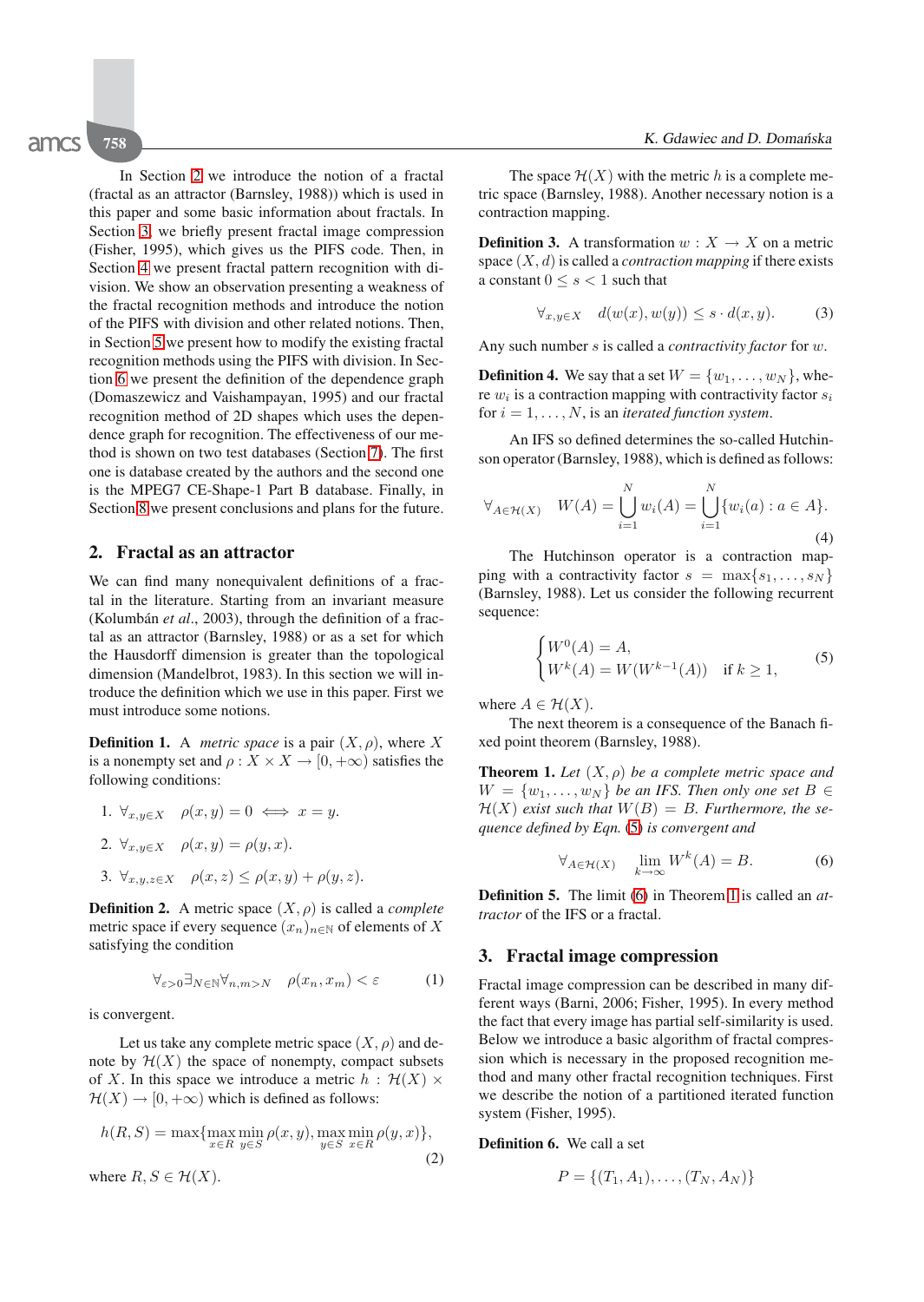a *partitioned iterated function system*, where  $T_i$  is a contraction mapping,  $A_i$  is the area of the image which we transform with the help of  $T_i$  for  $i = 1, \ldots, N$ .

In much the same way as in the case of the IFS, the PIFS has a unique fixed point, the image that it encodes.

In the image space we use affine transformations  $T$ :  $\mathbb{R}^3 \to \mathbb{R}^3$  as the contraction mappings of the following form:

$$
T\begin{pmatrix} x \\ y \\ z \end{pmatrix} = \begin{bmatrix} a_1 & a_2 & 0 \\ a_3 & a_4 & 0 \\ 0 & 0 & a_7 \end{bmatrix} \begin{bmatrix} x \\ y \\ z \end{bmatrix} + \begin{bmatrix} a_5 \\ a_6 \\ a_8 \end{bmatrix}, \quad (7)
$$

where  $x, y \in \mathbb{R}$  are the co-ordinates of the pixel that we transform,  $z \in \mathbb{R}$  is the pixel intensity, the coefficients  $a_1, a_2, a_3, a_4, a_5, a_6 \in \mathbb{R}$  describe a geometric transformation (translation, change of scale, rotation, shearing), and coefficients  $a_7, a_8 \in \mathbb{R}$  are responsible for contrast and brightness.

The compression algorithm, whose idea is presented in Fig. [1,](#page-3-1) can be described as follows. We divide an image into a fixed number of nonoverlapping areas of the image called range blocks. We create a list of domain blocks. The list consists of overlapping areas of the image, larger than the range blocks (usually two times larger) and transformed using the following mappings:

$$
\begin{bmatrix} x' \\ y' \end{bmatrix} = \begin{bmatrix} 1 & 0 \\ 0 & 1 \end{bmatrix} \begin{bmatrix} x \\ y \end{bmatrix}, \qquad \begin{bmatrix} x' \\ y' \end{bmatrix} = \begin{bmatrix} -1 & 0 \\ 0 & 1 \end{bmatrix} \begin{bmatrix} x \\ y \end{bmatrix}, \quad (8)
$$

$$
\begin{bmatrix} x' \\ y' \end{bmatrix} = \begin{bmatrix} -1 & 0 \\ 0 & -1 \end{bmatrix} \begin{bmatrix} x \\ y \end{bmatrix}, \quad \begin{bmatrix} x' \\ y' \end{bmatrix} = \begin{bmatrix} 1 & 0 \\ 0 & -1 \end{bmatrix} \begin{bmatrix} x \\ y \end{bmatrix}. \quad (9)
$$

These four mappings are transformations of the rectangle (identity, 180◦ rotation and two symmetries of the rectangle). Next, for every range block  $R$  we look for the domain block D so that the value  $\rho(R, T(D))$  is the smallest, where  $\rho$  is a metric (usually Euclidean) and blocks  $R, T(D)$  are treated as vectors, T is a transformation determined by the position of  $R$  and  $D$ , the size of these in relation to itself and one of the four mappings defined by Eqns. [\(8\)](#page-3-2) and [\(9\)](#page-3-3), the coefficients  $a_7, a_8$  are calculated with the help of Eqns. [\(10\)](#page-3-4) and [\(11\)](#page-3-5). This is the most time-consuming step of the algorithm:

$$
a_7 = \frac{k \sum_{i=1}^{k} g_i h_i - \sum_{i=1}^{k} g_i \sum_{i=1}^{k} h_i}{k \sum_{i=1}^{k} g_i^2 - \left(\sum_{i=1}^{k} g_i\right)^2},
$$
(10)

$$
a_8 = \frac{1}{k} \left[ \sum_{i=1}^{k} h_i - a_7 \sum_{i=1}^{k} g_i \right],
$$
 (11)

where  $k$  is the number of pixels in the range block,  $g_1, \ldots, g_k$  are the pixel intensities of the transformed and resized domain block,  $h_1, \ldots, h_k$  are the pixel intensities

of the range block. If

$$
k\sum_{i=1}^{k} g_i^2 - \left(\sum_{i=1}^{k} g_i\right)^2 = 0,
$$

then we fix (Fisher, 1995)

$$
a_7 = 0
$$
,  $a_8 = \frac{1}{k} \sum_{i=1}^{k} h_i$ .



<span id="page-3-1"></span>Fig. 1. Fractal image compression.

<span id="page-3-2"></span>This algorithm is very simple and therefore used only in fractal image recognition. Moreover, in recognition of two-dimensional shapes in binary images, the coefficients  $a_7$  and  $a_8$  are omitted. In practice, when we compress an image, we use adaptive methods of partitioning such as the quad-tree, HV partition and others (Fisher, 1995).

#### <span id="page-3-3"></span><span id="page-3-0"></span>**4. Fractal pattern recognition with division**

All fractal recognition methods of objects in which we use the PIFS obtained from fractal image compression are based on a global analysis of the shape. In practice we get better results using a local analysis. This is due to the fact that, when we compare two objects, the difference between them occurs only in regions where the object was changed, and the parts of the object which were not changed are identical. In this section we will present some observation which will help us to bring local analysis into fractal recognition methods. Moreover, we will present mathematical formalism of partitioned iterated function systems with division (Gdawiec, 2009b).

<span id="page-3-5"></span><span id="page-3-4"></span>**4.1. Fractal recognition methods and division into sub-images.** Let us take a look at fractal compression (presented in Section [3\)](#page-2-1) from the point of view of a domain block D. Further, assume that this block fits into several range blocks (Fig. [2\(](#page-4-0)a)). Each of these fits corresponds to one mapping in the PIFS. Now let us suppose that block D was changed into block  $D'$  (e.g., the shape was cut or deformed). This situation is shown in Fig. [2\(](#page-4-0)b). In this case, domain  $D'$  can not only fit into the same range blocks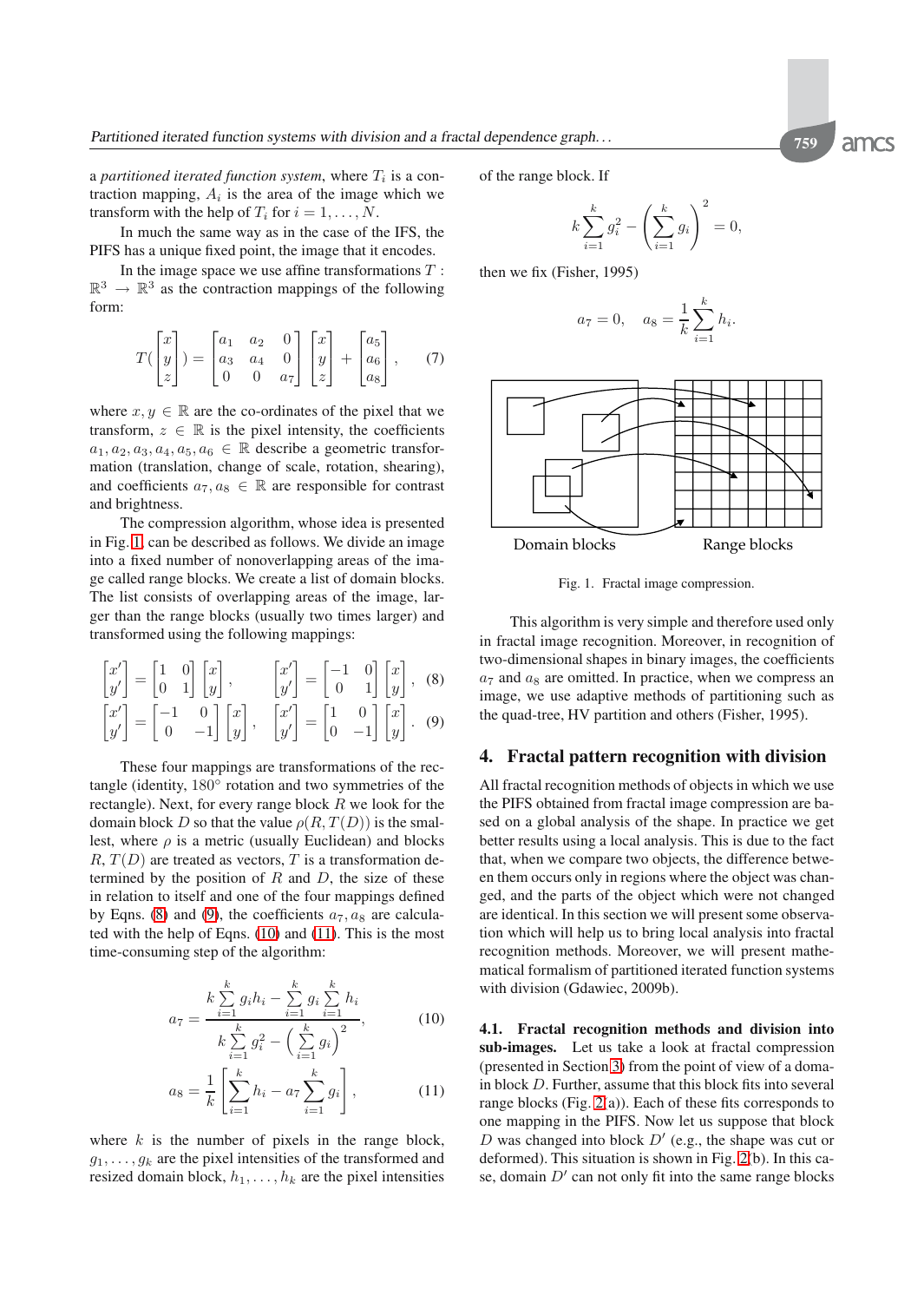as  $D$  (to all or only some), but it can also fit into some other range blocks. This change of fitting causes a change of the mapping in the PIFS. In the worst case all mappings can be changed.



<span id="page-4-0"></span>Fig. 2. Fractal image compression: starting situation (a), situation after the change of  $D$  into  $D'$  (b).

Now we divide the image into several nonoverlapping sub-images, e.g., into four sub-images (Fig. [3\(](#page-4-1)a)), and compress each of them independently (the coordinates of the domain and range blocks are determined in relation to the original image, not the sub-image). Again let us consider the same domain block  $D$  and the same range blocks. This time, block  $D$  fits only into the range blocks from the same sub-image, the other range blocks from different sub-images fit into other domain blocks  $D_1$ ,  $D_2$  (Fig. [3\(](#page-4-1)a)). Now suppose that block D was changed in the same way as earlier (Fig. [3\(](#page-4-1)b)). The change of the block influences only the sub-image in which block  $D'$  is placed. The fitting in other sub-images does not change. This time in the worst case only mappings corresponding to this sub-image change, and all the other mappings remain the same. So, a local change in the shape has only local influence on the transformations of the PIFS and not global one as in the previous case.



<span id="page-4-1"></span>Fig. 3. Fractal image compression with division: starting situation (a), situation after the change of  $D$  into  $D'$  (b).

<span id="page-4-3"></span>**4.2. Partitioned iterated function system with division.** Let us take a space of images  $F = \{f : I^2 \to I\}$ with the supremum metric, where  $I = [0, 1]$ .

**Definition 7.** A *division* of the unit square  $I^2$  is every family of sets  $\Pi = \{P_1, \ldots, P_N\}$  such that

- 1.  $\bigcup_{n=1}^{N} P_n = I^2$ ,
- <span id="page-4-2"></span>2.  $\forall_{i\neq j, i,j\in\{1,\ldots,N\}}$   $P_i \cap P_j = \emptyset$ .

**Definition 8.** Let  $f \in F$ . A *division into sub-images* of the image f is a family of functions  $\Gamma = \{f_1, \ldots, f_N\}$ such that  $f_i = f|_{P_i}$  for  $i = 1, \ldots, N$ , where  $\Pi =$  $\{P_1,\ldots,P_N\}$  is a division of the unit square  $I^2$ .

Let us notice that straight from Definition [8](#page-4-2) we have that, if  $\Gamma = \{f_1, \ldots, f_N\}$  is a division into sub-images of the image  $f$ , then

$$
\bigcup_{i=1}^{N} f_i = f,\tag{12}
$$

where the notation  $\bigcup_{i=1}^{N} f_i$  is understood as a composition<br>of functions graphs of functions graphs.

Let us fix a division of the unit square  $\Pi$  =  $\{P_1,\ldots,P_N\}$ , and let us take any  $f \in F$ . The division Π determines a division into sub-images of this image  $\Gamma = \{f_1, \ldots, f_N\}$ . Every sub-image  $f_i \in \Gamma$  is compressed with the help of the fractal algorithm obtaining a PIFS  $W_i$  for  $i = 1, \ldots, N$ .

We define an operator  $W : F \to F$  in the following way:

$$
\forall_{g \in F} \quad W(g) = \bigcup_{i=1}^{N} W_i(g|_{P_i}), \tag{13}
$$

and the  $n$ -th iteration of this operator as

$$
\forall_{g \in F} \quad W^n(g) = \bigcup_{i=1}^N W_i^n(g|_{P_i}). \tag{14}
$$

Then, for any  $g \in F$  we have

$$
\lim_{n \to \infty} W^n(g) = \lim_{n \to \infty} \bigcup_{i=1}^N W_i^n(g|_{P_i})
$$
\n
$$
= \bigcup_{i=1}^N \lim_{n \to \infty} W_i^n(g|_{P_i}).
$$
\n(15)

Because for every  $i = 1, ..., N$  operator  $W_i$  is a PIFS,  $\lim_{n\to\infty}W_i^n(g|_{P_i})=f_i.$  Therefore,

$$
\lim_{n \to \infty} W^n(g) = \bigcup_{i=1}^N f_i = f. \tag{16}
$$

From this we see that, if we introduce the division of image into sub-images and then compress each of this sub-image with the fractal image compression algorithm, then when we iterate the operator determined by the PI-FSs of the sub-images we obtain the starting image. Let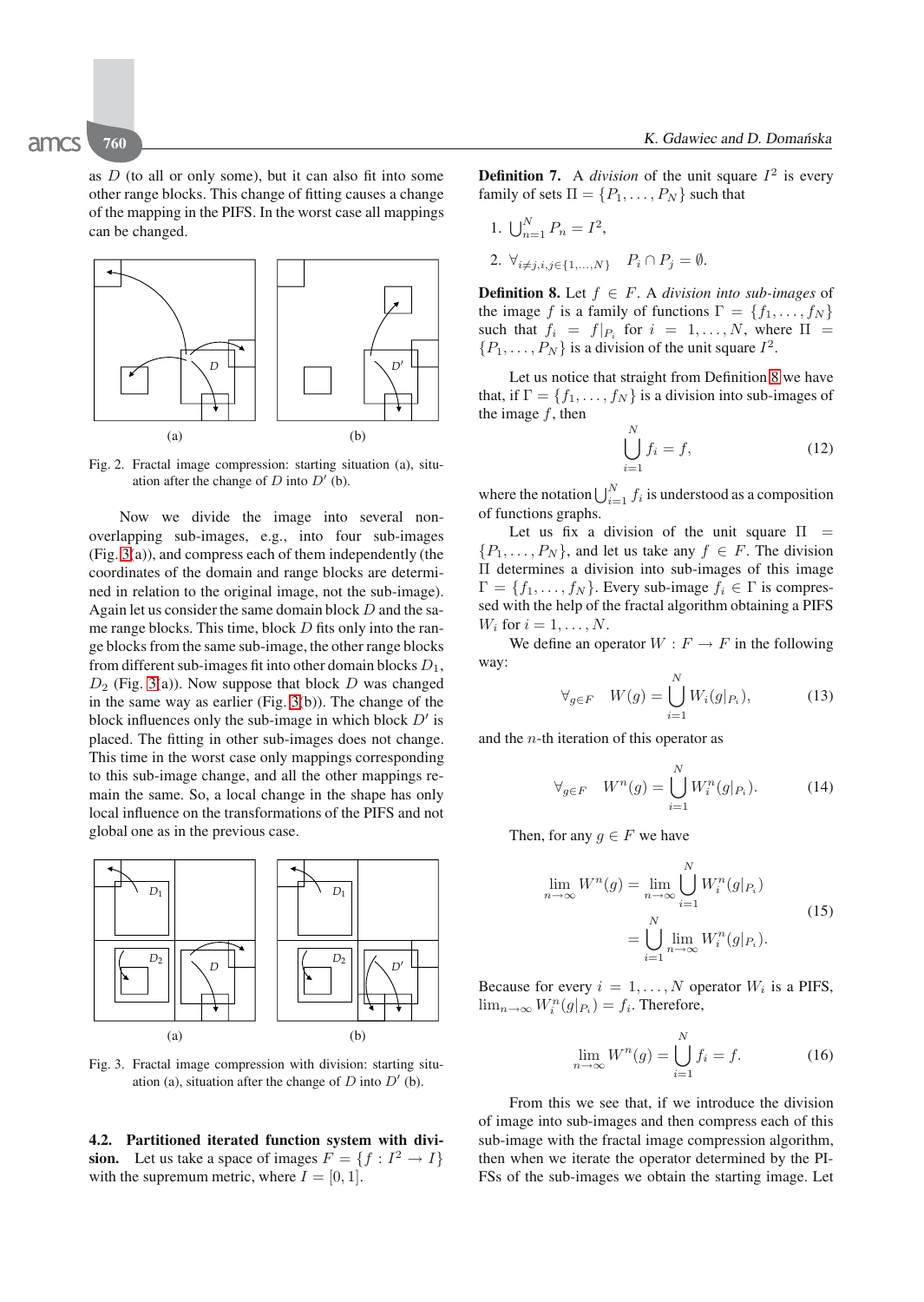amcs

us notice that the "usual" fractal image compression algorithm is a special case of compression with division into sub-images. Indeed, if we take a division of the image into one sub-image, i.e., the image is a division of itself, then the iterations of the operator  $W$  are simply next iterations of the PIFS of that image.

**Definition 9.** Let  $\Pi = \{P_1, \ldots, P_N\}$  be a division of the unit square  $I^2$  and  $f \in F$ . A set  $W = \{W_1, \ldots, W_N\}$ , where  $W_i$  is a PIFS of the sub-image  $f_i$  for  $i = 1, \ldots, N$ , is called a *partitioned iterated function system with division* (PIFS with division).

Let us fix a division of the unit square  $\Pi$  =  $\{P_1,\ldots,P_N\}$ . Mark with  $\mathcal{P}_{\Pi}$  a set of all PIFSs with division Π. Consider a function  $d_{\rho} : \mathcal{P}_{\Pi} \times \mathcal{P}_{\Pi} \to [0, +\infty)$ given by the following formula:

$$
\forall_{W,V \in \mathcal{P}_{\Pi}} \quad d_{\rho}(W,V) = \sum_{i=1}^{N} \rho(W_i, V_i), \qquad (17)
$$

where  $\rho$  is an arbitrary metric for PIFSs.

**Theorem 2.** *Let*  $\Pi = \{P_1, \ldots, P_N\}$  *be a fixed division of the unit square*  $I^2$ . *Then*  $(\mathcal{P}_{\Pi}, d_o)$  *is a metric space.* 

*Proof.* This follows from the fact that  $\rho$  is a metric.  $\blacksquare$ 

**Theorem 3.** Let  $\Pi = \{P_1, \ldots, P_N\}$  be a fixed division of *the unit square*  $I^2$  *and* W *be a PIFS with division for an image*  $f \in F$ *. Then*  $f$  *is a unique fixed point of*  $W$ *, i.e.,*  $W(f) = f.$ 

*Proof.* First we show that  $f$  is a fixed point of  $W$ . For every  $i = 1, \ldots, N$  the operator  $W_i$  is a PIFS of the subimage  $f_i$ , so  $f_i$  is a unique fixed point of  $W_i$ , i.e.  $W_i(f_i)$  =  $f_i$ . Then

$$
W(f) = \bigcup_{i=1}^{N} W_i(f|_{P_i}) = \bigcup_{i=1}^{N} f|_{P_i} = f.
$$
 (18)

Now we show that  $f$  is a unique fixed point of  $W$ . Let us assume that  $W$  possess at least two fixed points. Let g and h be two fixed points of W, i.e.,  $W(q) = q$  and  $W(h) = h$ .

From the fact that  $W(g) = g$ , we obtain that  $\bigcup_{i=1}^{N} W_i(g|_{P_i}) = \bigcup_{i=1}^{N} g|_{P_i}$ . Because  $W_i : P_i \times I \rightarrow P_i \times I$  we get  $W_i(g|_{P_i}) = g|_{P_i}$ . Hence  $g|_{P_i}$  is a fi- $P_i \times I$ , we get  $W_i(g|_{P_i}) = g|_{P_i}$ . Hence  $g|_{P_i}$  is a fixed point of  $W_i$ . In an analogical way we can show that  $W_i(h|_{P_i}) = h|_{P_i}$ . Thus  $h|_{P_i}$  is a fixed point of  $W_i$ .

For all  $i = 1, \ldots, N$  the mapping  $W_i$  is a PIFS, so it possesses only one fixed point. Therefore,  $g|_{P_i} = h|_{P_i}$  for  $i = 1, \ldots, N$ . Then

$$
g = \bigcup_{i=1}^{N} g|_{P_i} = \bigcup_{i=1}^{N} h|_{P_i} = h.
$$
 (19)

So we have shown that if  $W$  possesses at least two fixed points, then they are equal. Moreover, from the first part of the proof we know that  $f$  is a fixed point of  $W$ . Therefore, we obtain that  $W$  has a unique fixed point, which is  $f$ .

## <span id="page-5-0"></span>**5. Existing fractal recognition methods with division**

The known fractal recognition methods use two different approaches to recognition. One is the application of the fractal dimension (Bruno *et al*., 2008; Plotze *et al*., 2005), and the other is the employment of the PIFS. In the latter case, we use the fact that the attractor is a fixed point of the PIFS (Kouzani, 2008; Neil and Curtis, 1997; Skarbek and Ignasiak, 1996) or we extract some features from the coefficients of the PIFS, e.g., multiple mapping vector accumulator matrices (Mozaffari *et al*., 2006), multiple domain-range co-location matrix (Mozaffari *et al*., 2006), mapping vectors (Yokoyama *et al*., 2004), or even only coefficients (Chandran and Kar, 2002).

In the case of methods that use the PIFS, we can modify them employing the PIFS with division from Section [4.2.](#page-4-3) Independently of the approach (attractor as a fixed point or extracting the features), we replace the PIFS with the PIFS with a fixed division. In the case of methods that use the fixed point fact, this is all we do, but in the case of methods that extract the features from the PIFS, we must also modify the extracting process. Having a PIFS with division we extract the features from each of the PIFS separately using the methodology from the examined (original) method. In this way we obtain a new set of features. Next, we modify the similarity measure. For this purpose we use the original similarity measure  $S$  from the method considered and define a new one

$$
d_S(Q^1, Q^2) = \sum_{i=1}^N S(Q_i^1, Q_i^2),\tag{20}
$$

where  $Q^1 = \{Q_1^1, \ldots, Q_N^1\}$ ,  $Q^2 = \{Q_1^2, \ldots, Q_N^2\}$  are sets of features.

## <span id="page-5-1"></span>**6. Fractal dependence graph method**

Domaszewicz and Vaishampayan (1995) introduced the notion of a dependence graph. The graph reflects how domain blocks are assigned to range blocks. They used this graph for three different purposes. The first was an analysis of the convergence of fractal compression. The second was a reduction of the decoding time, and the last one was the improvement upon collage coding.

Before we give the definition of the dependence graph, we will introduce the definition of a directed graph and the adjacency matrix of a graph (Harris *et al*., 2008).

**Definition 10.** We say that a pair  $G = (V, E)$  is a *directed graph* (digraph) if  $V$  is a finite, nonempty set and  $E$  is a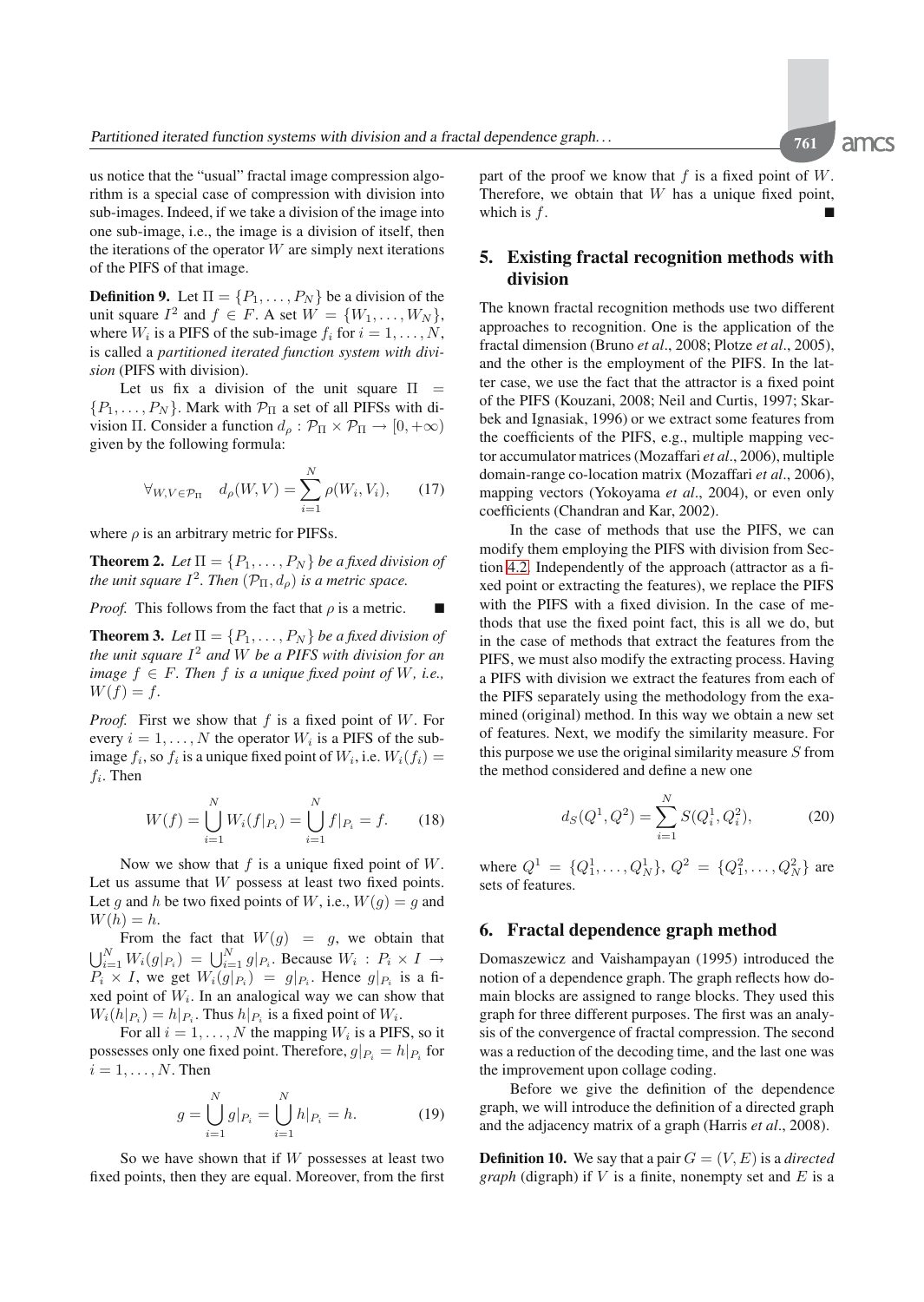set of ordered pairs from  $V$ . The elements of  $V$  are called *vertices*, and the elements of E are called *edges*.

**Definition 11.** Let  $G = (V, E)$  be a directed graph and  $|V| = n$ , where |A| means the cardinality of a set A. The *adjacency matrix* of G is a matrix **M** of size  $n \times n$  whose elements  $m_{ij}$  for  $i, j \in \{1, \ldots, n\}$  are defined by

$$
m_{ij} = \begin{cases} 1 & \text{if } (v_i, v_j) \in E, \\ 0 & \text{if } (v_i, v_j) \notin E, \end{cases}
$$
 (21)

where  $v_i, v_j \in V$ .

The definition of a dependence graph is as follows.

**Definition 12.** Let W be the PIFS with a set of range blocks R. The *dependence graph* of W is a directed graph  $G = (V, E)$  where  $V = \mathcal{R}$  and for all  $R_i, R_j \in \mathcal{R}$  we have  $(R_i, R_j) \in E$  if and only if the domain block D corresponding to  $R_j$  overlaps  $R_i$ , i.e.,  $D \cap R_i \neq \emptyset$ .

Figure [4](#page-6-0) presents an example of an image and a dependence graph corresponding to the PIFS which encodes the image. The fractal coding was done using partition into  $3 \times 3 = 9$  range blocks.



<span id="page-6-0"></span>Fig. 4. Example of an image (a) and its dependence graph (b).

For the PIFS with division, the dependence graph is created by taking all the dependence graphs of the subimage PIFSs.

Now we are ready to introduce the Fractal Dependence Graph (FDG) method. First, we fix the partition of the unit square  $\Pi = \{P_1, \ldots, P_N\}$ . Next, for each PIFS  $W_i$  encoding the sub-image  $f_i$  we fix the number of mappings of which the PIFS consists and denote it by  $n_i$  for  $i = 1, \ldots, N$ . Let

$$
M = \sum_{i=1}^{N} n_i
$$
 (22)

be the number of all mappings of forming the PIFS with division.

The fractal dependence graph method is as follows:

- 1. Binarise the image and extract the object.
- 2. Find a set of correct orientations Θ.
- 3. Choose any correct orientation  $\theta \in \Theta$  and rotate the object through  $\theta$ .
- 4. Find a normalized PIFS with division W, i.e., for which the space is  $[0, 1]^2$ .
- 5. Determine the adjacency matrix **G** for the PIFS with division W.
- 6. In the base, find the adjacency matrix **H** which minimizes the Frobenius matrix norm (Golub and van Loan, 1996) of the matrix  $G - H$ , i.e.,

$$
d_{\mathbf{H}} = \|\mathbf{G} - \mathbf{H}\| = \sqrt{\sum_{i=1}^{M} \sum_{j=1}^{M} |g_{ij} - h_{ij}|^2}.
$$
 (23)

7. Choose an image from the base which corresponds to  $d_{\mathbf{H}}$ .

The normalization of the PIFS is used to make the method robust to translations and change in scale of the object. The correct orientation is used to make the method robust to rotations and is defined as follows.

**Definition 13.** A *correct orientation* is an angle by which we need to rotate an object so that it fulfils the following conditions:

- 1. The area of the bounding box is the smallest.
- 2. The height of the bounding box is smaller than the width.
- 3. The left half of the object has at least as many pixels as the right.

Figure [5](#page-7-1) presents examples of objects and their correct orientations. In the case of the triangle we see three different orientations. If we want to add such an object to the base for each of the correct orientations, we find the corresponding normalized PIFS with division, determine the dependence graph of this PIFS with division, and add the corresponding adjacency matrix to the base.

To find a normalized PIFS with division, firstly we find a PIFS with division  $P$  described in Section [4.2.](#page-4-3) Next, we make the normalization: For each transformation  $(T, A)$  belonging to P, we take A and divide the xcoordinate of the points defining the area by the width of the image, the  $y$ -coordinate of these points by the height of the image, and in similar way we normalize the translation vector  $[a_5, a_6]^T$  of the transformation T.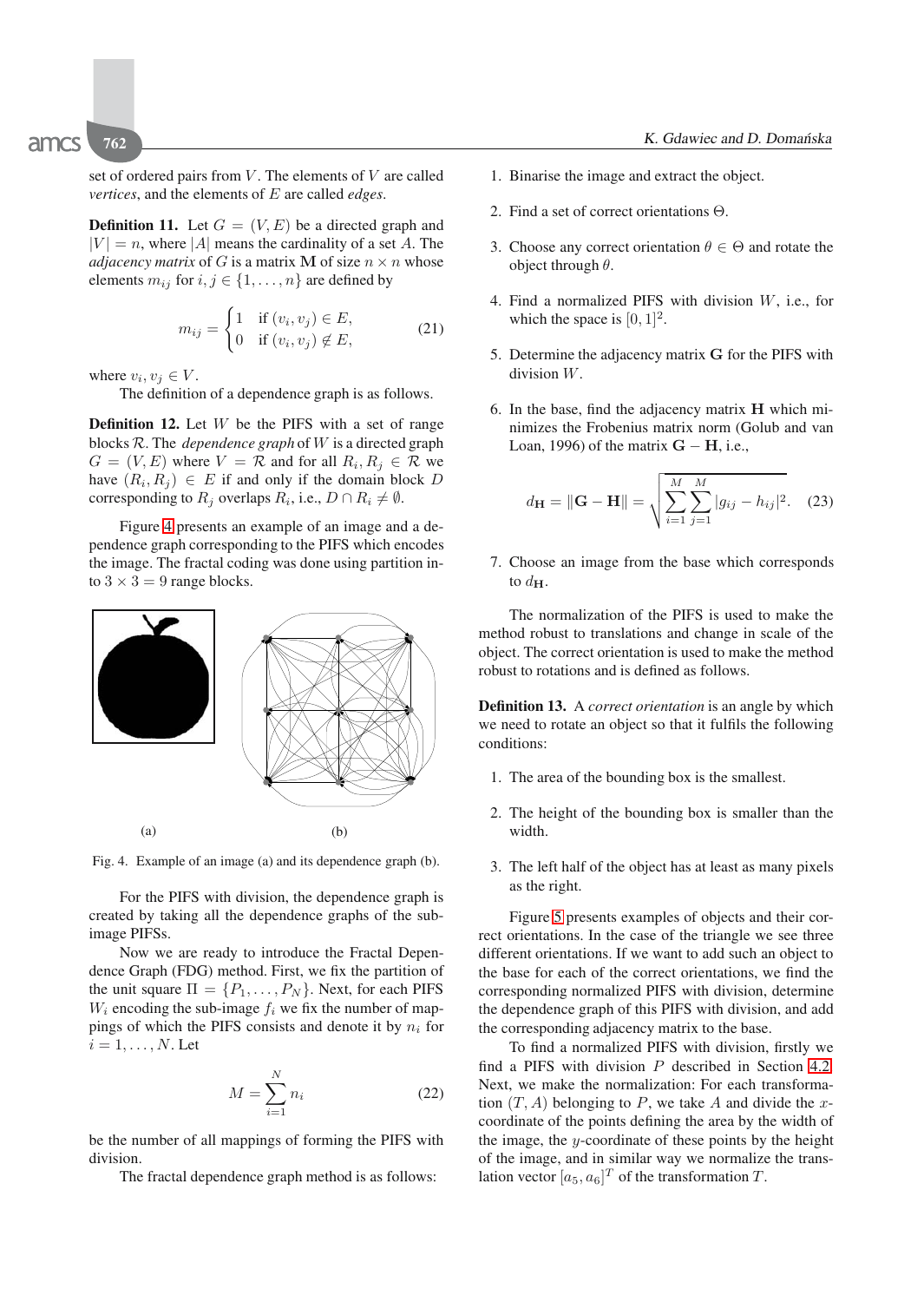

<span id="page-7-1"></span>Fig. 5. Examples of objects and their correct orientations.

## <span id="page-7-0"></span>**7. Experiments**

Experiments were performed on two databases. The first was created by the authors, and the second was the MPEG7 CE-Shape-1 Part B database (Latecki *et al*., 2000).

Our base consists of three datasets. In each we have 5 classes of objects, 20 images per class. Figure [6](#page-7-2) presents the base images used to create the three datasets. In the first dataset we have base objects changed by elementary transformations, i.e., rotation, scaling, translation. Example images from this dataset are presented in Fig. [7\(](#page-7-3)a). In the second dataset we have objects changed by elementary transformations, and we add small changes to the shape locally, e.g., shapes are cut and/or they have something added. Figure [7\(](#page-7-3)b) presents example images from this dataset. Finally, in the third set, similar to the other two sets, the objects were modified by elementary transformations, and we add to the shape large changes locally. The large changes are made such that the shape is still recognizable. Example images from the third dataset are presented in Fig. [7\(](#page-7-3)c).

Because the notion of a local small/large change is very subjective, we are not able to define it unambiguously. We could give some percent intervals indicating how the shape changed, but it would be good only for global changes. When we consider local changes as in our case, this kind of approach would not prove itself because locality is also a subjective notion. For a person locality means some small area of the shape and for another person practically the whole shape. So the notion of a local small/large change in the shape will be based on subjective feelings.

The MPEG7 CE-Shape-1 Part B database consists of 1400 silhouette images from 70 classes. Each class has 20 different shapes. Figure [8](#page-7-4) presents some sample images from the MPEG7 CE-Shape-1 Part B base.

In the test we used several different divisions of the unit square. One was a partition into  $1 \times 1$  parts which corresponds to global analysis. The other divisions were  $2 \times 2$  and  $4 \times 4$ . Figure [9](#page-8-0) presents the divisions of the image which were used in the experiments. The number of



<span id="page-7-2"></span>Fig. 6. Base images used to create three datasets.



<span id="page-7-3"></span>Fig. 7. Example images from the authors' base: elementary transformations (a), local small changes (b), local large changes (c).

<span id="page-7-4"></span>

Fig. 8. Example images from the MPEG7 CE-Shape-1 Part B base.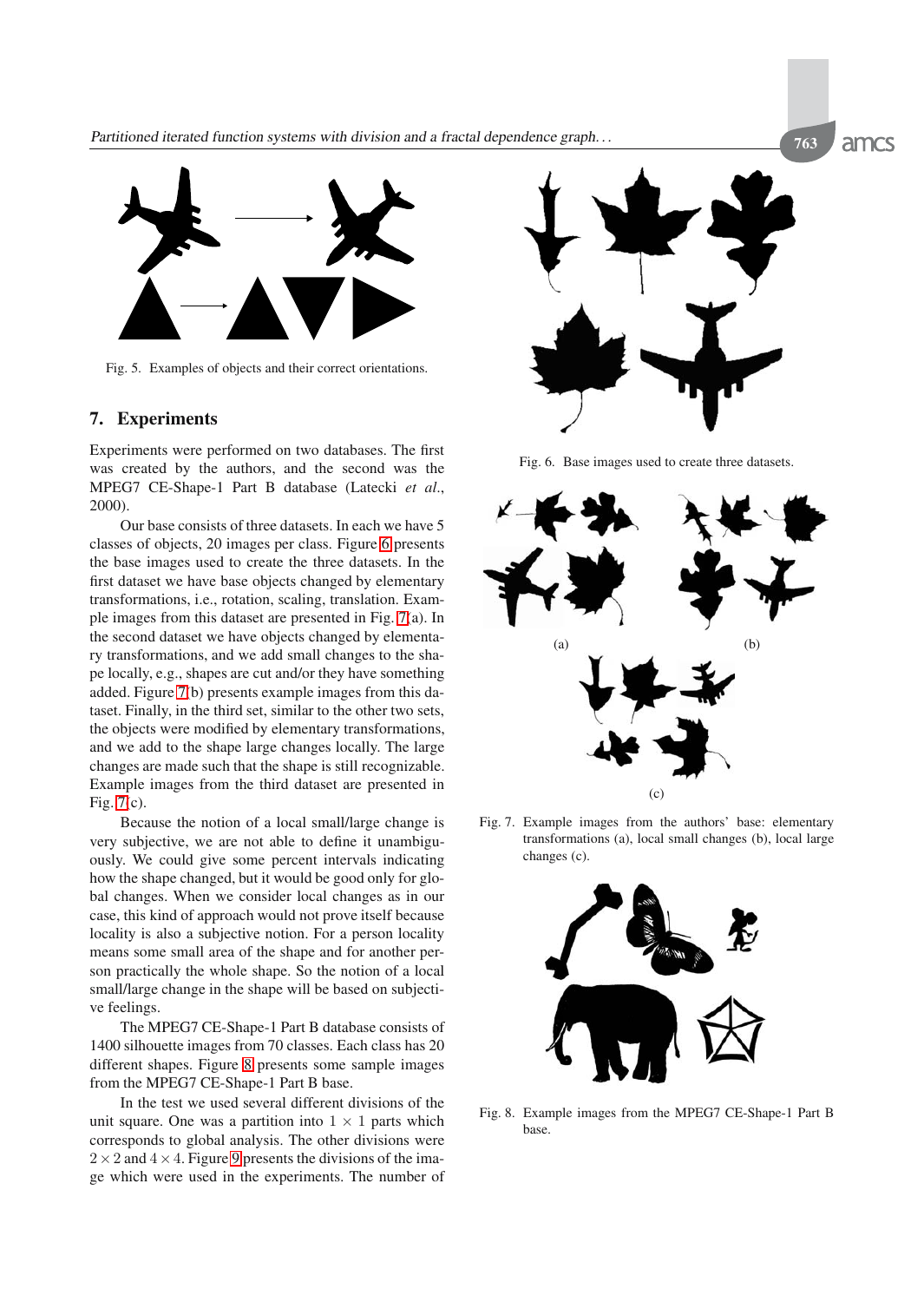transformations used in fractal compression of each subimage depends on the division. For the  $1 \times 1$  division we used 256 transformations per sub-image ( $16 \times 16$  range blocks division), for the  $2 \times 2$  division 64 transformations per sub-image ( $8 \times 8$  range blocks division), and 16 transformations per sub-image  $(4 \times 4$  range blocks division) for the  $4 \times 4$  division. So in each case the PIFS with division consists of 256 transformations.



<span id="page-8-0"></span>Fig. 9. Divisions of the image into sub-images:  $1 \times 1$  (a),  $2 \times 2$ (b),  $4 \times 4$  (c).

To estimate the error rate, we used the leave-one-out method (Witten and Frank, 2005) for the three datasets created by the authors, and for the MPEG7 CE-Shape-1 Part B base we used a stratified 10-fold cross validation (Witten and Frank, 2005).

To compare our method, in the test we used several fractal recognition methods: the Neil–Curtis method (Neil and Curtis, 1997) (N–C method), a method which uses PIFS coefficients (Chandran and Kar, 2002) (coeff. method), the multiple mapping vector accumulator method (Mozaffari *et al*., 2006) (MMVA method). In the case of the MMVA method, only matrices of size  $5 \times 5$  and the Euclidean distance were used. Each of the method was implemented in the original form (partition  $1 \times 1$ ) and in the modified form using the PIFS with division.

All the tested methods were implemented in Matlab, and the tests were performed on a computer with the AMD Athlon x2 6400+ processor, 4GB DDR2 RAM memory and with Microsoft Windows XP installed.

Tables  $1(a)$ –(c) present the results of tests for the authors' base with elementary transformation. From the tables we clearly see that with smaller divisions into subimages the error of all methods has decreased and the time of the test has shortened (even three times). Moreover, we see that the Neil–Curtis method and the fractal dependence graph method yielded the lowest values of the error  $(1\%)$  for the  $4 \times 4$  division, while the time of the test for the Neil–Curtis method was the longest. The fractal dependence graph method obtained the shortest time. From the results we see that all the methods for the  $4 \times 4$  division yielded the error of  $1-2\%$ , which shows that these methods are not sensitive to elementary transformations (translation, rotation, change of scale).

Tables  $2(a)$ –(c) present the results of tests for the authors' base with local small changes. From the results we see that the values of the error are bigger than in the case of the base with elementary transformations. In much the same way as in the previous case, the values of the error decreased with the smaller division into sub-images. The best results were also produced in the  $4 \times 4$  case. The value of 1% was produced by the fractal dependence graph method, all the other methods yielded errors of 3–4%. The times of the test has shortened with the smaller division. The smallest reduction of the time was obtained for the Neil–Curtis method—only 0.007% between the time for the  $1 \times 1$  division and  $4 \times 4$  division, and the biggest reduction was for the fractal dependence graph method—70% between the time for the  $1 \times 1$  division and  $4 \times 4$  division. All the tested methods produced the error rate between 1% and 4%, which shows that the methods are robust to local small changes in shape.

Tables  $3(a)$ –(c) present the results of tests for the authors' base with local large changes. From the obtained results again we see that with the smaller division of the image into sub-images the values of the error decreased and the times of the tests are shorter. Moreover, we see that the fractal dependence graph method and the MMVA method yielded the lowest value of the error (7%) for the  $4 \times 4$  division. The Neil–Curtis method for the  $4 \times 4$  division produced the value of the error only about  $1\%$  worse than the best methods. Similarly to the previous tests, the fractal dependence graph method yielded the shortest time (2190 s) for the  $4 \times 4$  division.

Tables  $4(a)$ – $(c)$  present the results of tests for the MPEG7 CE-Shape-1 Part B base. From the tables we see that for the division  $1 \times 1$  the best results are given by the Neil–Curtis method (29.45%). The fractal dependence graph method concedes the Neil–Curtis method by about 6.43%. When we look at the results for the  $2 \times 2$  division, we see that the values of the error decreased. Also in this case the Neil–Curtis method is the best  $(19.17\%)$ , but the difference between this method and the fractal dependence method has decreased to 0.2%. The other methods have the error rate greater than 40%. And, finally, for the division  $4 \times 4$ , we see a further decrease in the error rate. The difference in the value of the error between the fractal dependence graph method and the Neil–Curtis method decreased to 0.14% on the advantage of the Neil–Curtis method which produced the error value of 18.02%. The times of the tests in the case of the MPEG7 base were not measured, but we noticed that the same dependency between the division into sub-images and time occurs that in the case of the authors' base, i.e., the time for the Neil– Curtis method decreased a little and for the other methods the time decreased significantly with the smaller division.

Table [5](#page-9-5) presents the error rates for nonfractal methods known from the literature. The table comes from the work of Xu *et al*. (2009). Comparing fractal methods with the ones from Table [5,](#page-9-5) we see that only the Neil–Curtis and the proposed FDG method for division  $4 \times 4$  are bet-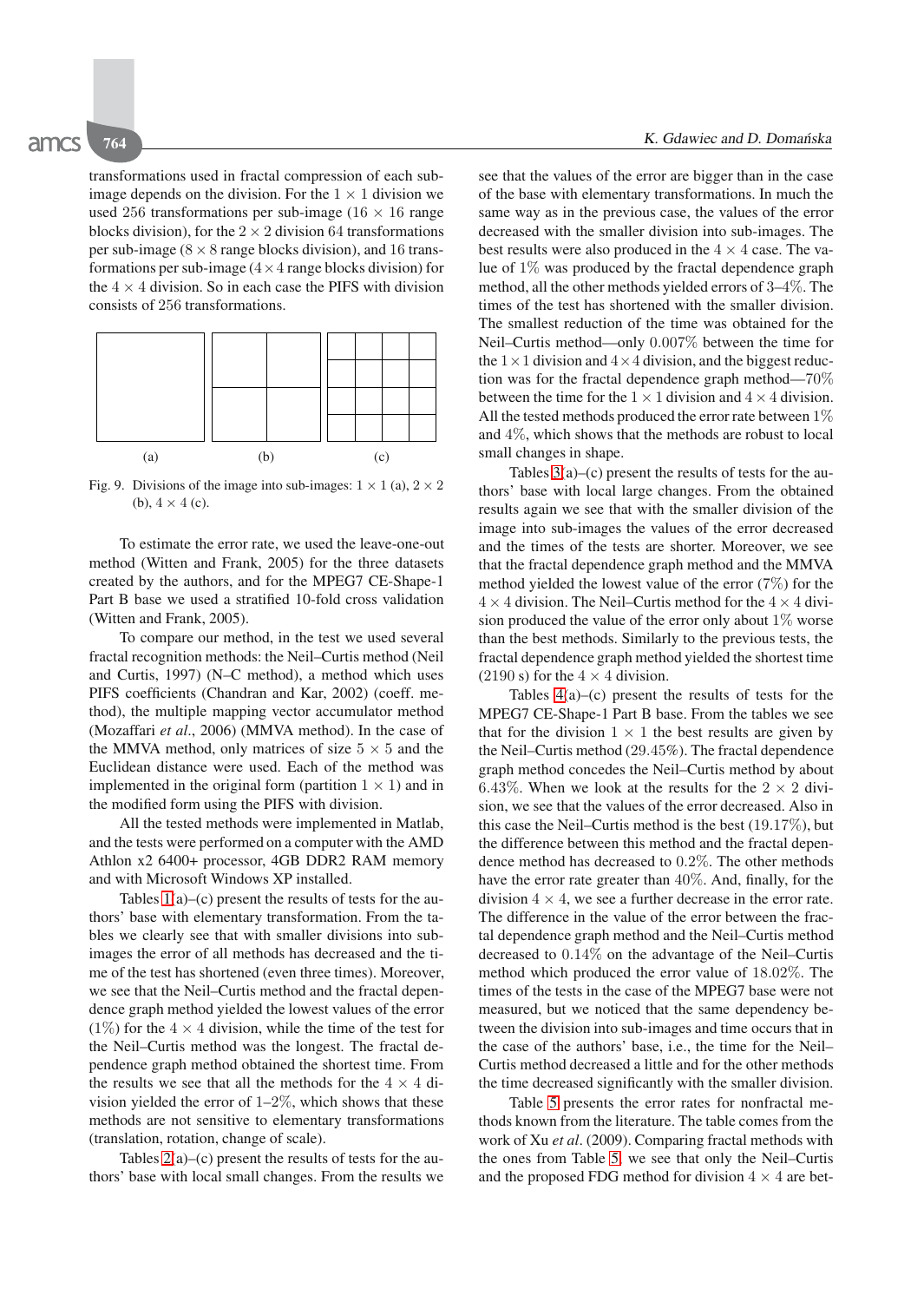<span id="page-9-1"></span>Table 1. Results of tests for the author's base—elementary transformations for divisions:  $1 \times 1$  (a),  $2 \times 2$  (b),  $4 \times 4$  (c).  $(a)$ 

| Method     | Error $\lceil \% \rceil$ | Time $[s]$ |
|------------|--------------------------|------------|
| <b>FDG</b> | 2.00                     | 8044       |
| $N-C$      | 2.00                     | 17917      |
| coeff.     | 4.00                     | 7915       |
| MMVA       | 10.00                    | 7964       |

 $(b)$ Method | Error  $\lceil \% \rceil$  | Time  $\lceil s \rceil$ FDG 2*.*00 4824 N-C 2*.*00 17824 coeff. 3*.*00 4874 MMVA 3*.*00 5195

| (c)         |                          |          |  |
|-------------|--------------------------|----------|--|
| Method      | Error $\lceil \% \rceil$ | Time [s] |  |
| <b>FDG</b>  | 1.00                     | 2462     |  |
| $N-C$       | 1.00                     | 17738    |  |
| coeff.      | 2.00                     | 2671     |  |
| <b>MMVA</b> | 2.00                     | 2962     |  |

<span id="page-9-2"></span>Table 2. Results of tests for the authors' base—local small changes for divisions:  $1 \times 1$  (a),  $2 \times 2$  (b),  $4 \times 4$  (c).  $(a)$  $(h)$ 

| Method      | Error $\lceil \% \rceil$ | Time $[s]$ |
|-------------|--------------------------|------------|
| <b>FDG</b>  | 6.00                     | 7260       |
| $N-C$       | 4.00                     | 16448      |
| coeff.      | 11.00                    | 7123       |
| <b>MMVA</b> | 18.00                    | 7054       |

| Method     | Error $\lceil\% \rceil$ | Time $[s]$ |
|------------|-------------------------|------------|
| <b>FDG</b> | 3.00                    | 4065       |
| $N-C$      | 3.00                    | 16381      |
| coeff.     | 10.00                   | 4393       |
| MMVA       | 12.00                   | 4535       |

| (c)         |                          |          |
|-------------|--------------------------|----------|
| Method      | Error $\lceil \% \rceil$ | Time [s] |
| <b>FDG</b>  | 1.00                     | 2204     |
| $N-C$       | 3.00                     | 16331    |
| coeff.      | 4.00                     | 2465     |
| <b>MMVA</b> | 3.00                     | 2706     |

<span id="page-9-3"></span>Table 3. Results of tests for the authors' base—local large changes for divisions:  $1 \times 1$  (a),  $2 \times 2$  (b),  $4 \times 4$  (c).<br>(a) (b)  $(h)$ 

|             | (a)                      |            |
|-------------|--------------------------|------------|
| Method      | Error $\lceil \% \rceil$ | Time $[s]$ |
| <b>FDG</b>  | 14.00                    | 6684       |
| $N-C$       | 11.00                    | 16625      |
| coeff.      | 37.00                    | 6772       |
| <b>MMVA</b> | 32.00                    | 6734       |

| Method     | Error $\lceil \% \rceil$ | Time $[s]$ |
|------------|--------------------------|------------|
| <b>FDG</b> | 7.00                     | 3998       |
| $N-C$      | 9.00                     | 16617      |
| coeff.     | 20.00                    | 4302       |
| MMVA       | 13.00                    | 4422       |

| $\sim$      |                          |          |  |
|-------------|--------------------------|----------|--|
| Method      | Error $\lceil \% \rceil$ | Time [s] |  |
| <b>FDG</b>  | 7.00                     | 2190     |  |
| $N-C$       | 8.00                     | 16622    |  |
| coeff.      | 16.00                    | 2639     |  |
| <b>MMVA</b> | 7.00                     | 2667     |  |

Table 4. Results of tests for the MPEG7 CE-Shape-1 Part B base for divisions:  $1 \times 1$  (a),  $2 \times 2$  (b),  $4 \times 4$  (c).

<span id="page-9-4"></span>

| (a)         |                          |  |
|-------------|--------------------------|--|
| Method      | Error $\lceil \% \rceil$ |  |
| <b>FDG</b>  | 35.88                    |  |
| $N-C$       | 29.45                    |  |
| coeff.      | 52.74                    |  |
| <b>MMVA</b> | 49.03                    |  |

| (b)         |                          |  |
|-------------|--------------------------|--|
| Method      | Error $\lceil \% \rceil$ |  |
| <b>FDG</b>  | 19.37                    |  |
| $N-C$       | 19.17                    |  |
| coeff.      | 42.89                    |  |
| <b>MMVA</b> | 42.03                    |  |

| (c)         |                          |  |
|-------------|--------------------------|--|
| Method      | Error $\lceil \% \rceil$ |  |
| <b>FDG</b>  | 18.16                    |  |
| $N-C$       | 18.02                    |  |
| coeff.      | 32.88                    |  |
| <b>MMVA</b> | 24.59                    |  |

ter than the three last methods from the table, i.e., the curvature scale space, the generative model, shape contexts. The other two methods (MMVA, coefficient method) for all the divisions considered are worse than all the methods from the table.

Table 5. Error rates of nonfractal methods obtained on the MPEG7 CE-Shape-1 Part B base.

<span id="page-9-5"></span>

| Method                      | Error $\lceil \% \rceil$ |
|-----------------------------|--------------------------|
| Contour flexibility         | 10.69                    |
| Shape-tree                  | 12.30                    |
| HPM-Fn                      | 13.65                    |
| Inner distance              | 14.60                    |
| Multiscale representation   | 15.07                    |
| Polygonal multiresolution   | 15.67                    |
| Chance probability function | 17.31                    |
| Curvature scale space       | 18.88                    |
| Generative model            | 19.97                    |
| Shape contexts              | 23.49                    |

## <span id="page-9-0"></span>**8. Conclusions**

A modification of the standard fractal image compression and a new recognition method of 2D shapes has been presented in this paper. The method was based on a dependence graph. The modification of the compression scheme using the PIFS with division led to a significant decrease in the recognition error. Moreover, the PIFS with division also brings an improvement in the speed of achieving the fractal description of the shape. This is due to the fact that, in the case of dividing the image into sub-images and then compressing them, the list of the domain blocks on which we perform the search process is smaller than in the classical case. We can obtain a further speed improvement in the compression using graphics hardware (Erra, 2005).

The proposed fractal dependency graph method produced the lowest values of the error for the authors' base and was the fastest method. In the case of the MPEG7 base, the best values of the error were obtained for the Neil–Curtis method, but the times compared with other methods, were huge. The fractal dependency graph me-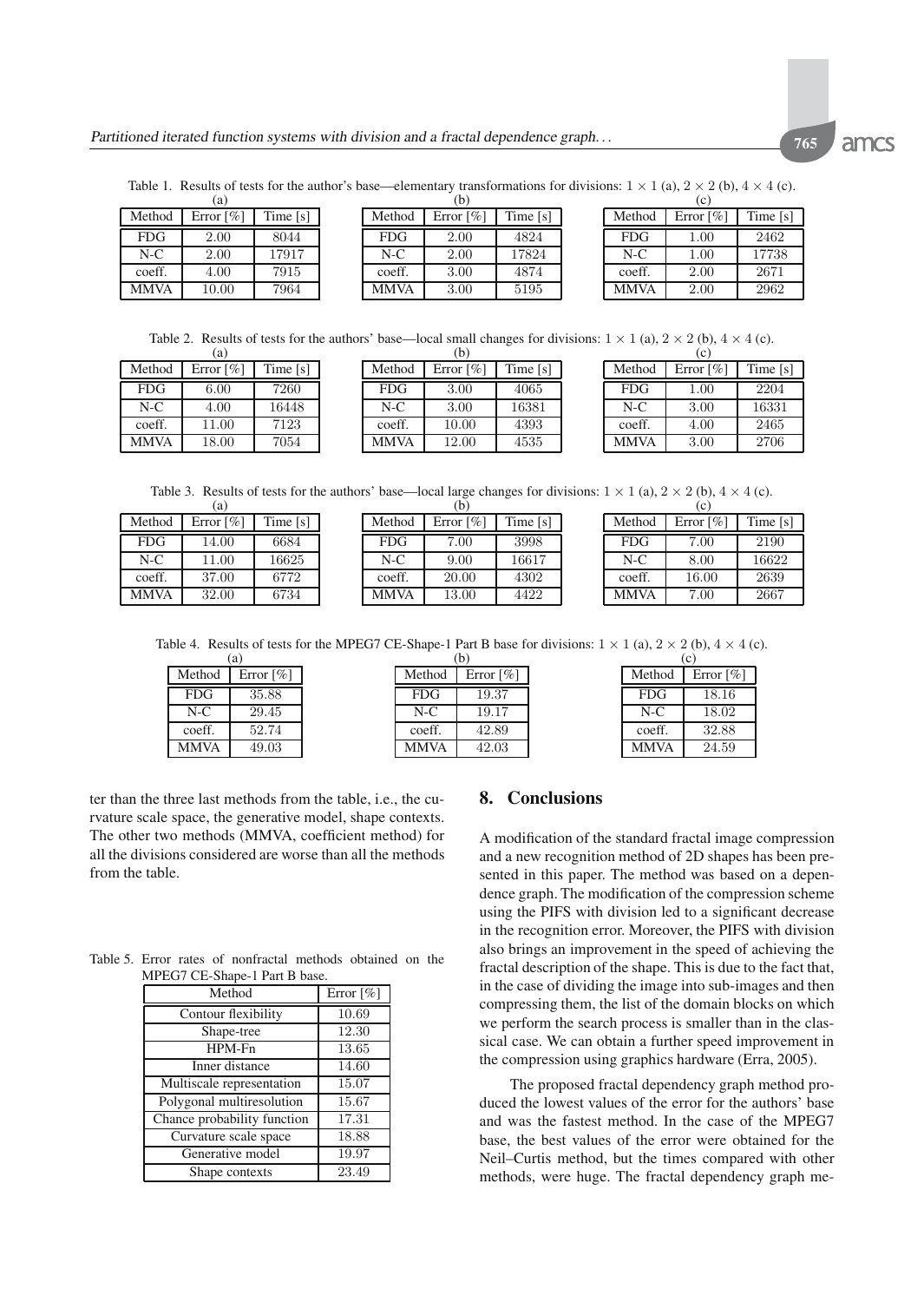thod performed for the division  $4 \times 4$  error only about 0.14% worse than the Neil–Curtis method, but the time was several times better.

In our further work we will concentrate on taking into account the number of matching sub-images in the similarity measure, which may bring a further decrease in the value of error. Moreover, we shall perform tests with other divisions of the image into sub-images to see the influence of different divisions on the recognition rate. Furthermore, because the value of the error decreases with the smaller sub-images division, we shall search for an optimal division into sub-images. We shall also try to bring the division into sub-images into other known fractal recognition methods. The correct orientation used to align objects is very simple so there is research under way to find a better method for aligning the objects.

All the fractal methods of 2D shape recognition are based on the silhouette of the shape and none of them uses the shape contour. Thus we shall try to develop a shape descriptor using fractal descriptions of the contour. In the literature there are many other methods, than fractal compression, of finding a fractal description of the contour (Gdawiec, 2009a; Skarbek *et al*., 1996), and we shall try to use these methods in our further research.

## **Acknowledgment**

The authors would like to thank Professor W. Kotarski for his perspicacious comments and suggestions. Special thanks go to the anonymous reviewers for their valuable comments that helped to improve the presentation of this paper.

#### **References**

- Attalla, E. and Siy, P. (2005). Robust shape similarity retrieval based on contour segmentation polygonal multiresolution and elastic matching, *Pattern Recognition* **38**(12): 2229– 2241.
- Barni, M. (2006). *Document and Image Compression*, CRC Press, Boca Raton, FL.
- Barnsley, M. (1988). *Fractals Everywhere*, Academic Press, Boston, MA.
- Belongie, S., Malik, J. and Puzicha, J. (2002). Shape matching and object recognition using shape contexts, *IEEE Transactions on Pattern Analysis and Machine Intelligence* **24**(4): 509–522.
- Bruno, O.M., Plotze, R.d.O., Falvo, M. and Castro, M.d. (2008). Fractal dimension applied to plant identification, *Information Science* **178**(12): 2722–2733.
- Burger, W. and Burge, M.J. (2008). *Digital Image Processing: An Algorithmic Introduction Using Java*, Springer, New York, NY.
- Chandran, S. and Kar, S. (2002). Retrieving faces by the PIFS fractal code, *6th IEEE Workshop on Applications of Computer Vision, Orlando, FL, USA*, pp. 8–12.
- Chang, Y.F., Lee, J.C., Mohd Rijal, O. and Syed Abu Bakar, S.A.R. (2010). Efficient online handwritten Chinese character recognition system using a two-dimensional functional relationship model, *International Journal of Applied Mathematics and Computer Science* **20**(4): 727–738, DOI: 10.2478/v10006-010-0055-x.
- Dey, P. (2005). Basic principles and applications of fractal geometry in pathology—A review, *Analytical & Quantitative Cytology & Histology* **27**(5): 284–290.
- Domaszewicz, J. and Vaishampayan, V.A. (1995). Graphtheoretical analysis of the fractal transform, *1995 International Conference on Acoustics, Speech, and Signal Processing, Detroit, MI, USA*, Vol. 4, pp. 2559–2562.
- Erra, U. (2005). Toward real time fractal image compression using graphics hardware, *in* G. Bebis, R. Boyle, D. Koracin and B. Parvin (Eds.), *Advances in Visual Computing*, Lecture Notes in Computer Science, Vol. 3804, Springer, Heidelberg, pp. 723–728.
- Felzenszwalb, P.F. and Schwartz, J. (2007). Hierarchical matching of deformable shapes, *IEEE Conference on Computer Vision and Pattern Recognition, Minneapolis, MN, USA*, Vol. 1, pp. 1–8.
- Fisher, Y. (1995). *Fractal Image Compression: Theory and Application*, Springer-Verlag, New York, NY.
- Gdawiec, K. (2009a). Fractal interpolation in modeling of 2D contours, *International Journal of Pure and Applied Mathematics* **50**(3): 421–430.
- Gdawiec, K. (2009b). *Local Fractal Analysis in Recognition of 2D Shapes*, Ph.D. thesis, University of Silesia, Sosnowiec, (in Polish).
- Ghazel, M., Freeman, G.H. and Vrscay, E.R. (2003). Fractal image denoising, *IEEE Transactions on Image Processing* **12**(12): 1560–1578.
- Golub, G.H. and van Loan, C.F. (1996). *Matrix Computations,* 3rd Edn., The Johns Hopkins University Press, Baltimore, MD.
- Harris, J.M., Hirst, J.L. and Mossinghoff, M.J. (2008). *Combinatorics and Graph Theory,* 2nd Edn., Springer, New York, NY.
- Huang, K. and Yan, H. (2000). Signature verification using fractal transformation, *15th International Conference on Pattern Recognition, Barcelona, Spain*, Vol. 2, pp. 855–858.
- Kolumbán, J., Soós, A. and Varga, I. (2003). Self-similar random fractal measures using contraction method in probabilistic metric spaces, *International Journal of Mathematics and Mathematical Sciences* **2003**(52): 3299–3313.
- Kouzani, A.Z. (2008). Classification of face images using local iterated function systems, *Machine Vision and Applications* **19**(4): 223–248.
- Latecki, L.J., Lakamper, R. and Eckhardt, T. (2000). Shape descriptors for non-rigid shapes with a single closed contour, *IEEE Conference on Computer Vision and Pattern Recognition, Hilton Head, SC, USA*, Vol. 1, pp. 424–429.